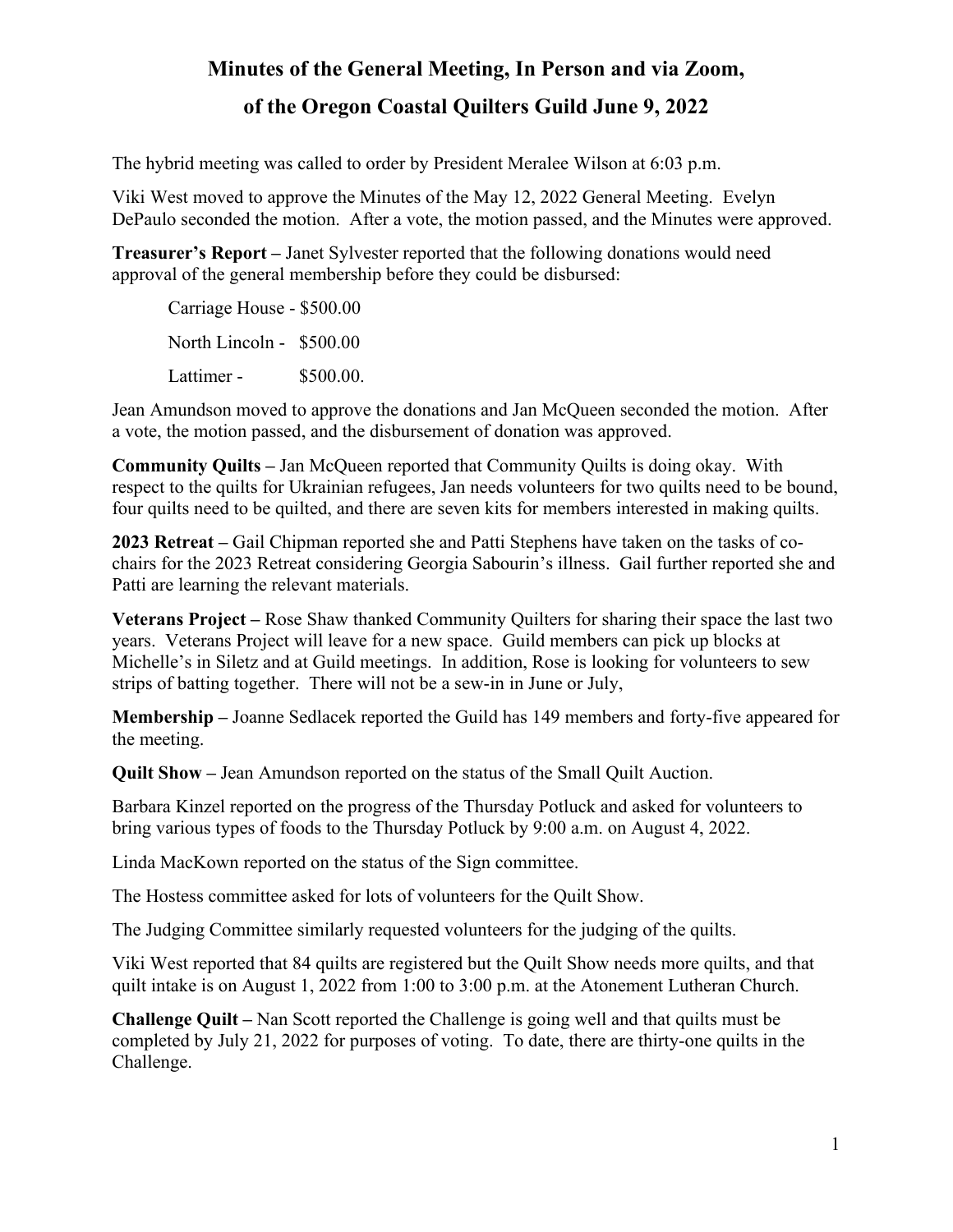#### **Minutes of the General Meeting, In Person and via Zoom,**

### **of the Oregon Coastal Quilters Guild June 9, 2022**

**Documentation –** Evelyn DePaulo reported that the next documentation will be July 11, 2022 at the Lake County Museum. Members should call Janice Hamner to sign-up.

**Raffle Quilt 2022 –** The committee reported that ticket sales are going well.

**Programs –** Jane Szabo reported that Penny Galbraith will give a workshop.

There being no further business, Jane Szabo introduced Lori Dickman who has been quilting since 1998, teaching, including but not limited to pattern designs, for about thirty years, is an author, has won various awards, and lives in Rockford, Illinois. Lori's presentation is "For the Love of Quilting Made Easy." Lori first spoke about organization, workspace, and machines, including discussions about the workspace, equipment, storage of fabrics, and whether the quilt must share space such as using a dining room or home office for quilting.

With respect to sewing machines, Lori advised the purchaser to consider whether they are a beginning or experienced quilter, the feedback on the machine, and whether all the bells and whistles are necessary. Regarding long-arm machines, which range from six feet to twelve feet long, the first consideration is whether the quilter has the room for such a machine, whether the quilter can quilt on a domestic machine, and the possibility of hiring a long-arm quilter.

Regarding fabrics, Lori reminded us that building up a stash takes time and that sorting by color and or themes is helpful. Storing fabrics correctly is important and the quilter can use fabric cubes or plastic bins, drawers are helpful for storing fat quarters, and closet storage is always an option.

When buying fabric, color wheels are helpful and the quilter is advised to learn about primary, complementary and secondary colors. Choose a focus fabric and then pull the complementary fabrics from colors in the focus fabric.

Quilts evoke love, memories, and special times in a quilter's life.

Lori's quilts evolve from sketches and trips she has taken. The quilt "Love Notes" is basically a large envelope.

There are many tools in a quilting room including rulers, templates, rotary cutters, and a rotary mat. With respect to templates, Lori's "Freedom Quilt" is a Stonehenge fabric in periwinkle quilt and could be considered twinkling stars. There are no y seams, and it is a great pattern for baby quilts. Lori's quilt "Diamond Jewels" uses a double diamond template rule.

Batting comes in many forms, cotton/poly (80/20), which is very popular and appropriate for many quilts, cotton, bamboo, and wool which is further identified as high-loft, medium-loft, and low-lift.

Regarding patterns and techniques, the quilter should determine whether they are beginner, intermediate, or advanced. Each quilter should learn as many techniques as possible.

Cutting fabric is easiest with a rotary cutter, but the quilter should also have fabric scissors, paper scissors, and snips.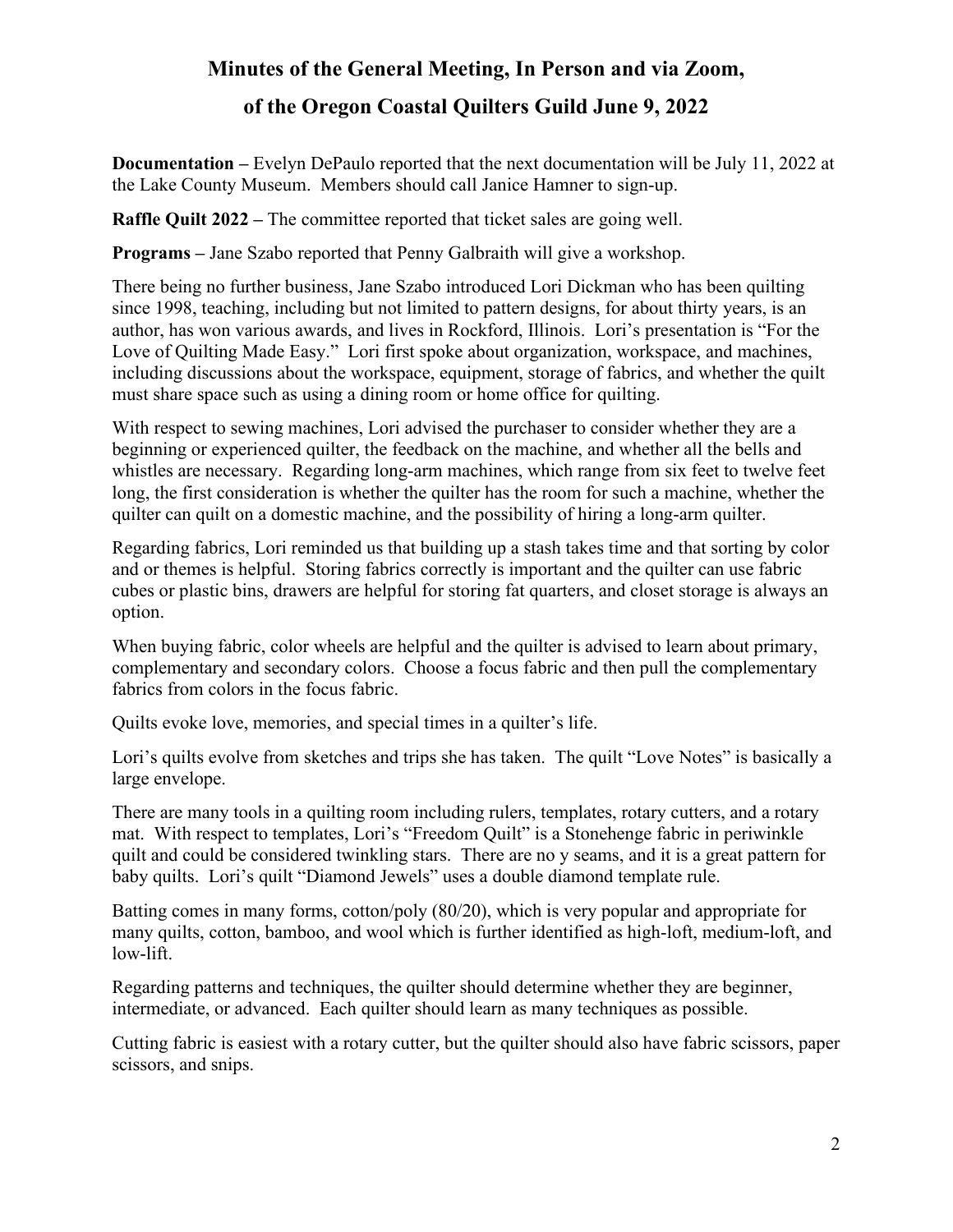#### **Minutes of the General Meeting, In Person and via Zoom,**

#### **of the Oregon Coastal Quilters Guild June 9, 2022**

Piecing and applique are popular with quilters and Lori displayed four quilts which use both techniques including "Whimsical Garden", "Bouquet of Flowers for Grandma", "Summertime Dresden", and "Sleepy Sunflower."

A quilter can use Google Clip Art to make picture quilts.

Pixel quilts are currently very popular. Lori presented her quilt "Dani Blue Eyes", a quilt made up of 3,500 11/2" squares. The quilt is done predominantly in shades of red except for the eyes which are done in blue fabrics.

In quilting the quilt, the thread color is very important, and the quilter should consider color, contrast, and whether the thread blends too much with the colors of the quilt.

Long-arm quilting can be done with a ruler, or hand-guided free motion, or with pentagraphs.

Lori gave an example of flange binding and showed the members how to accomplish that technique.

As a reminder, every quilt should have a label.

After a ten-minute break, the members reconvened.

Marilyn Workman won a Quilter's Surprise of "Best Press" and Joan Johnson won a pair of scissors.

Nifty Notions awarded Judy Line a needle-threader and jelly roll sasher.

S.A.B.L.E. awarded Jan McQueen, Sue Stephens, and Pam Grindell each a set of fat quarters and announced that the theme for July is nautical and red, white, and blue.

Betty Wilson, Jane Szabo, and Viki West displayed their quilts from the Dresden Plate class and each showed an unique and fun wall sized quilt.

For Show and Share:

Paulette Stenberg displayed three quilts, the first in pastels, the second one of purple and green stars, and the third a nine-patch in reds, greens, and white.

Judi Ruder displayed a quilt of a ship in a bottle made up of four different blocks.

Viki West displayed a small quilt which she is donating to the Small Quilt Auction and a vibrant quilt of a kimono in reds and golds.

Fran Whited displayed "Butterfly Blossoms" in jewel tones.

Judy Line displayed a very colorful quilt of wild animal panels.

Ginger Dale displayed a table topper of blue and white applique and a Kris D. Mozer pattern.

Jane Szabo displayed her quilt, which she made during a class at Paducah, a puzzle pieces quilt with a design of a vase and blue hydrangeas.

There being no further business, the meeting was adjourned at 8:07 p.m.